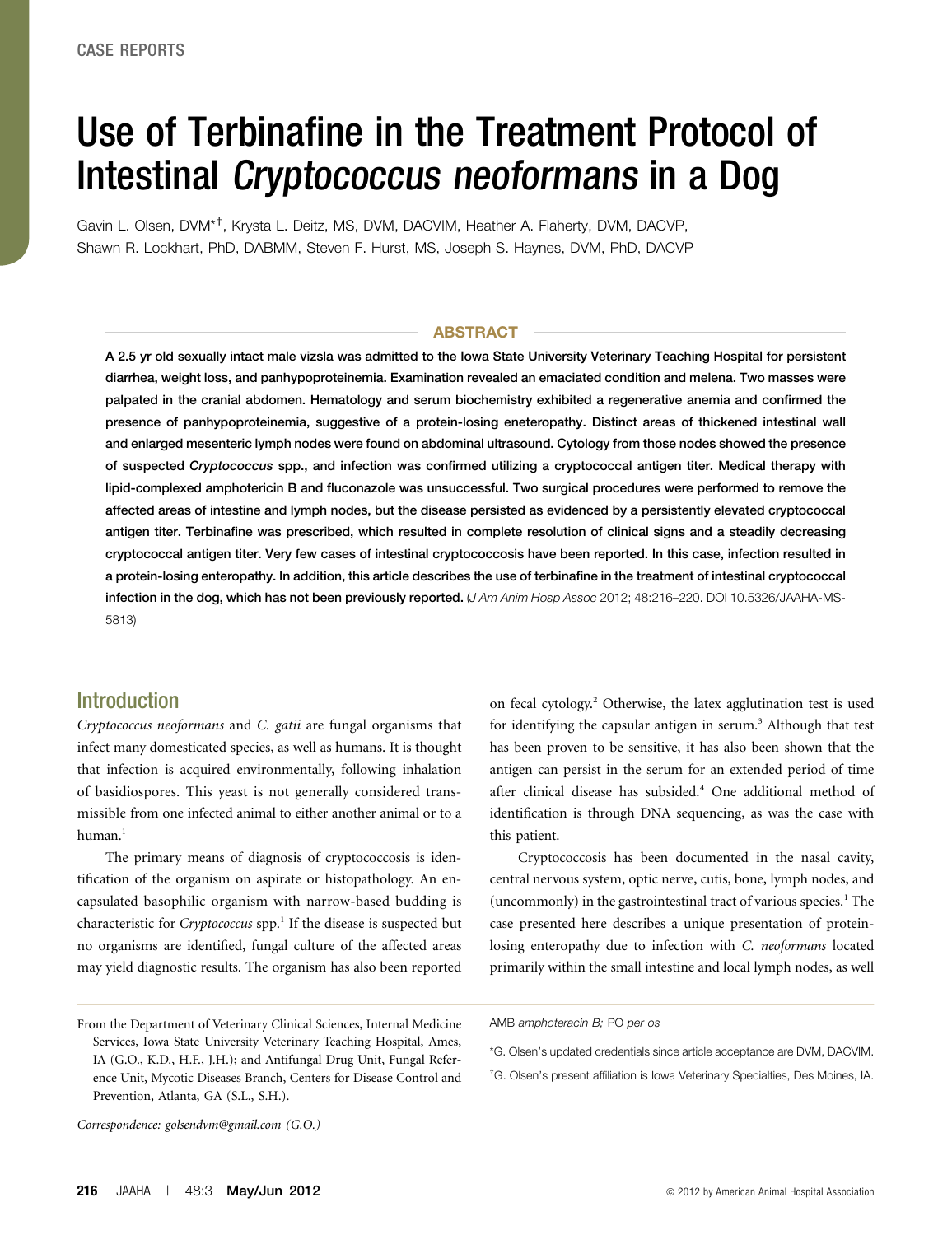as utilization of a novel therapy, terbinafine, in the treatment protocol that resolved the enteropathy.

## Case Report

A 2.5 yr old male vizsla weighing 14 kg was referred to the emergency service of the Iowa State University Veterinary Teaching Hospital with a 4–5 mo history of weight loss and small bowel diarrhea. Initially, empirical therapy with metronidazole (12.5 mg/kg per os [PO] q 12 hr), cefpodoxime (10 mg/kg PO q 24 hr), and a bland diet had been prescribed by the referring veterinarian to alleviate the diarrhea. No improvement was noted. Repeated serum biochemical analyses performed over the 3 mo period prior to presentation showed only a panhypoproteinemia. Total protein was 4.9 g/dL (reference range, 5.0–7.4 g/dL) and albumin was 2.0 g/dL (reference range, 2.7–4.4 g/dL). Vomiting and melena developed 1 mo prior to referral. At that time, 1 mg/kg prednisone PO q 24 hr was prescribed. The metronidazole was continued, and sucralfate  $(1 \nsubseteq PO q 8 \nln)$  was also added to the treatment regimen.

Upon presentation to the Internal Medicine Service of the Iowa State University Veterinary Teaching Hospital, the patient was quiet, alert, and responsive. Physical exam revealed severe emaciation (body condition score was grade 1/9). Mucous membranes were pale with a normal capillary refill time. There were no abnormalities on abdominal palpation, and peripheral lymph nodes were not enlarged. The rest of the physical exam was unremarkable. The initial complete blood count demonstrated a leukocytosis  $(25.87\times10^{3}/\mu L;$  reference range,  $6.0-17.0\times10^{3}/\mu L$ ) characterized by a mature neutrophilia  $(19.40\times10^3/\mu L;$  reference range, 3.0– 11.4×10<sup>3</sup>/ $\mu$ L) and a monocytosis (3.62×10<sup>3</sup>/ $\mu$ L; reference range,  $0.15-1.35\times10^3$ µL). A macrocytic, hypochromic, regenerative anemia was also noted. The red blood cell count was  $2.21 \times 10^6 / \mu L$ (reference range,  $5.50 - 8.50 \times 10^6/\mu L$ ), hematocrit was 17.3% (reference range, 37.0–55.0%), hemoglobin was 5.4 g/dL (reference range, 12.0–18.0 g/dL), corrected reticulocyte count was 3.8% (reference range,  $\langle 1.0\% \rangle$  mean corpuscular volume was 78.6 fL (reference range, 60.0–77.0 fL), and mean corpuscular hemoglobin concentration was 31.4 g/dL (reference range, 32.0–36.0 g/dL). Serum biochemistry abnormalities included hypokalemia (3.5 mEq/L; reference range, 3.9–5.3 mEq/L), hypocalcemia (8.6 mg/dL; reference range, 9.2–11.2 mg/dL), panhypoproteinemia (total protein was 3.3 g/dL; reference range, 5.2–7.1 g/dL and albumin was 1.6 g/dL; reference range, 3.2–4.3 g/dL), hypocholesterolemia (108.0 mg/dL; reference range, 140–270 mg/dL), and an elevated blood lactate (10.3 mmol/L; reference range, <2.0 mmol/L). Colloid oncotic pressure was decreased (7.1 mmHg; reference range, 20–26 mmHg). Fecal flotation did not identify any ova, and an

enzyme-linked immunosorbent assay for Giardia antigen was negative. Urinalysis uncovered no significant abnormalities. A neurologic exam and a dilated ophthalmic exam (performed by an ophthalmologist) were unremarkable.

Due to the panhypoproteinemia, decreased oncotic pressure, and worsening anemia, the patient was hospitalized and received packed red blood cells<sup>a</sup>, plasma<sup>b</sup>, and 6% hetastarch<sup>c</sup> transfusions. Abdominal radiographs were performed, which revealed decreased abdominal detail likely due to a combination of decreased fat for contrast and abdominal effusion. Thoracic radiographs were performed to investigate tachypnea. A mild amount of pleural effusion was noted, whereas the pulmonary parenchyma appeared normal. A cranial abdominal mass was also discovered upon repeated palpation. Abdominal ultrasound revealed two areas of thickened intestine (approximately 12 mm wall thickness; reference range,  $\leq$  2.6mm) with loss of normal wall layering. Additionally, two masses (both measuring approximately 80 mm  $\times$ 30 mm in size) were present in the midabdominal region, which were presumed to be mesenteric lymph nodes based on their location, shape, and echogenicity. Cytologic examination of ultrasound-guided fine-needle aspirates obtained from those two masses displayed moderate numbers of red blood cells and neutrophils, with numerous extracellular, round-to-oval organisms ranging in size from 4  $\mu$ m to 20  $\mu$ m in diameter with a large clear capsule, a basophilic center, and rare narrow-based budding. These organisms were most consistent with Cryptococcus spp. (Figure 1).



FIGURE 1 Photomicrograph of a fine-needle aspirate of the mesenteric lymph node demonstrating neutrophilic inflammation (mostly degenerate neutrophils and nuclear streaming) with multiple yeast-like organisms surrounded by a clear capsule, including one exhibiting narrow-based budding. Wright's stain, original magnification  $\times$ 100.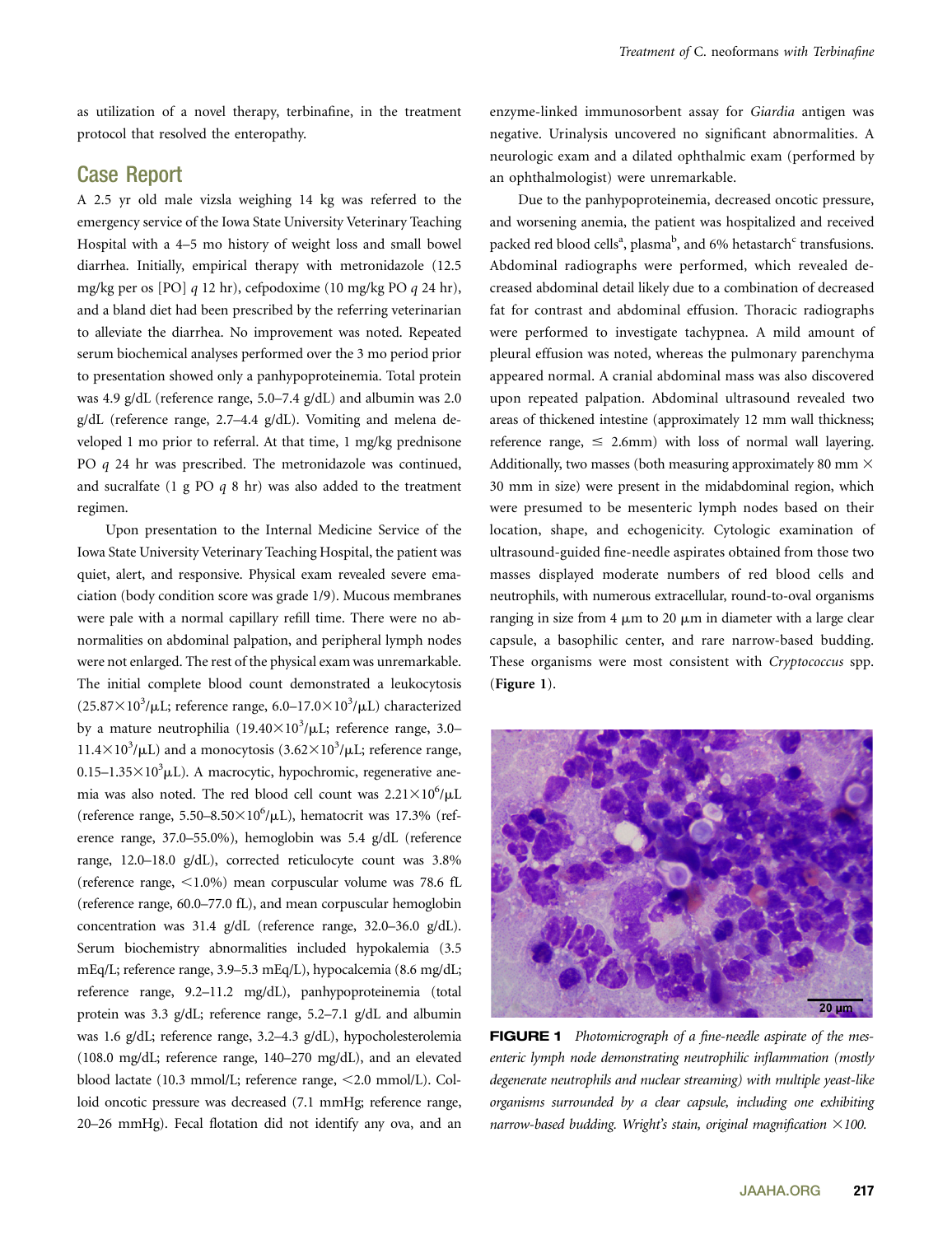Cryptococcal antigen titers via latex agglutination were submitted and fluconazole<sup>d</sup> (5 mg/kg PO  $q$  12 hr) was initiated along with IV lipid-complexed amphotericin B (AMB)<sup>e</sup>. The first dose of AMB was 0.5 mg/kg, with subsequent doses incrementally increased to a maximum of 1.5 mg/kg. In total, 11 treatments were administered q 48 hr, resulting in a final cumulative dose of 14 mg/kg. Doses of AMB were given over a 30 min period and were preceded and followed with 4 hr of diuresis. Serial urinalyses and serum biochemistries were monitored throughout the AMB treatment period to monitor for any signs of renal damage (i.e., casts, increasing urea nitrogen or creatinine). The patient's renal values and urinary concentrating ability remained stable throughout the treatment period. At completion of the AMB treatment, the panhypoproteinemia persisted (total protein was 3.7 g/dL and albumin was 1.4 g/dL).

The original cryptococcal antigen titer was positive at the 1:420 dilution. After 2 wk of treatment with fluconazole and AMB, antigen titer was 1:462. While receiving antifungal treatment, the dog's attitude improved, along with appetite, fecal consistency, and body condition, with a weight gain of 1 kg. However, 2 wk after the AMB was discontinued, the patient began losing weight, his attitude declined, and melena recurred. Repeat ultrasonographic evaluation of the abdomen revealed that the presumed lymph nodes, as well as the thickened intestines, had not changed in either size or appearance. Surgical intervention was recommended at this time. Analysis of a complete blood count and serum biochemistry indicated a worsening anemia (packed cell volume was 12%) and decreasing total solids (periodic measurement of total solids had revealed improvement to a peak of 4.8 g/dL, but subsequently decreased to 3.6 g/dL). Albumin was 1.5 g/dL. Cross-matched-compatible packed red blood cell and plasma transfusions were administered immediately prior to surgery. Two mesenteric lymph nodes and approximately 60 cm of jejunum (and

associated mesentery) were removed (Figures 2A, B). The section of jejunum that was removed was orad to the ileocecocolic junction and aborad to the duodenum. Recovery from surgery was uneventful. Following surgery (within 24 hr), AMB was initiated. The cumulative dose was 16.0 mg/kg, with monitoring of renal values and urinalysis as previously described. After the AMB treatment was completed, fluconazole was reinitiated at the original dose. In addition, histologic examination of the excised intestinal and mesenteric lymph nodes confirmed the presence of fungal organisms consistent with Cryptococcus spp. Fungal cultures were submitted to multiple institutions, but yielded no growth upon multiple attempts.

One month after completion of the AMB, the patient was bright, alert, and responsive. A moderate weight increase was noted during the AMB treatment period (body weight increased from 15.9 kg to 20.4 kg and body condition score increased to grade 4/9). Cryptococcal antigen titers were rechecked and had markedly decreased to 1:69. Fluconazole was prescribed for an additional 6 mo with scheduled rechecks of the antigen titer  $q$  3 mo. At the time of the first recheck, the antigen titer was 1:124, but by 5 mo postsurgically, the patient had lost weight and was vomiting. Ultrasound revealed enlarged mesenteric lymph nodes and multiple areas of thickened intestine, similar to findings previous to the surgery. Additionally, there appeared to be an intestinal stricture, which was considered to be the cause of the patient's clinical signs. A second surgery was therefore performed to remove the strictured intestine (measuring approximately 10 cm in length), effectively alleviating the obstruction. Histopathology of the strictured area of intestine was similar to the previous surgery, with fungal organisms and granulomatous inflammation predominating. Terbinafine<sup>f</sup> (30 mg/kg PO  $q$  24 hr) was initiated in place of fluconazole. This medication was prescribed indefinitely to be re-evaluated based upon clinical response and



FIGURE 2 A: Intraoperative photograph showing the encircling nature of the fungal growth in the wall of the jejunum (arrow heads). B: Photograph of the resected intestine. Note the encircling lesions (arrowheads) with associated lymphatic involvement (arrows).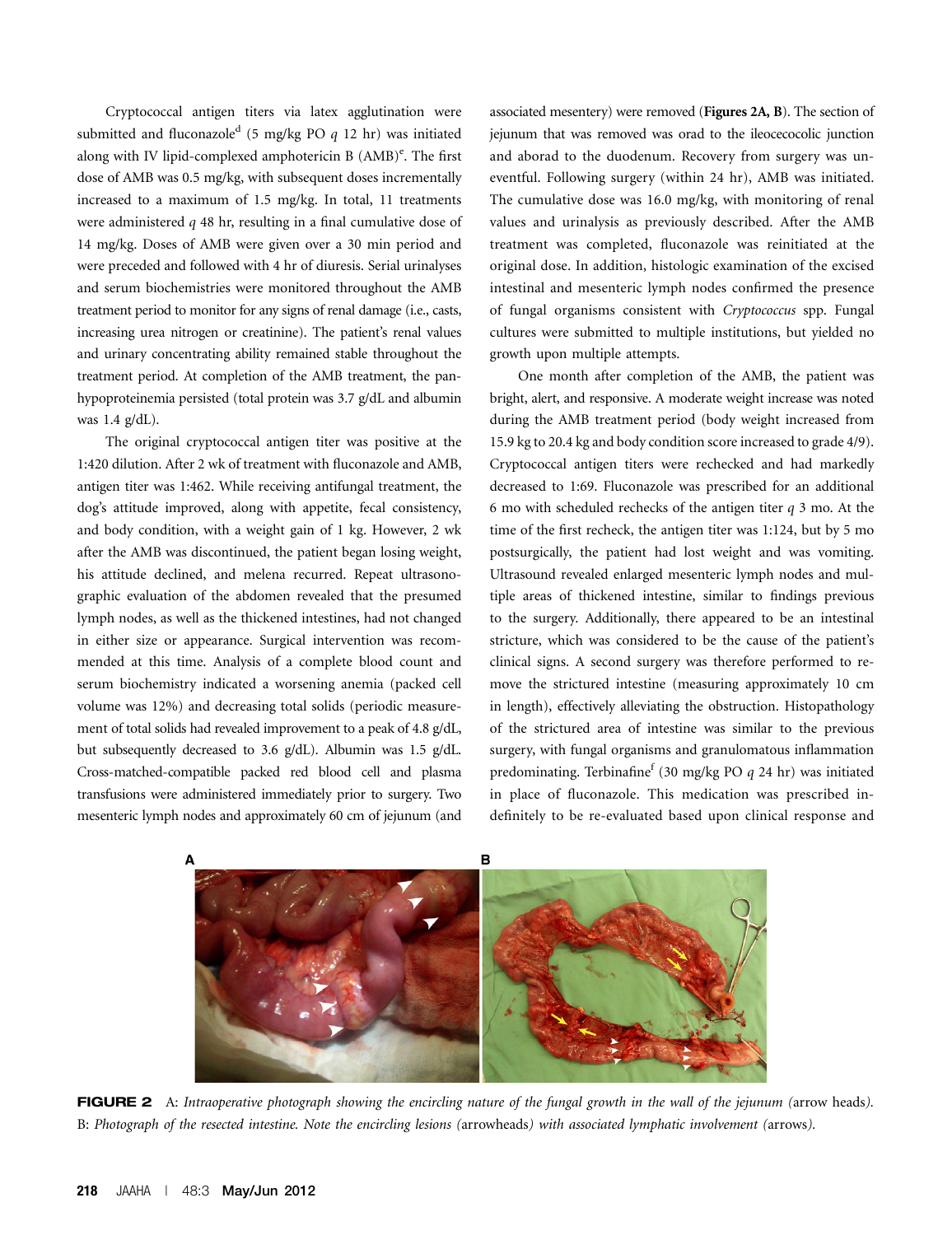cryptococcal antigen titers. After initiation of terbinafine, the patient improved continually. No clinical relapses were noted, and the cryptococcal antigen titer decreased steadily. At the time this report was written, the patient was doing well, maintaining both weight and appetite. A negative cryptococcal antigen titer was ultimately achieved. Two years after initiating terbinafine, no additional surgeries were required. Total protein and albumin returned to normal values (6.5 g/dL and 3.6 g/dL, respectively) within 1.5 mo after initiating terbinafine and remained normal for the duration of the follow-up period. Serial ultrasound examinations performed q 6 mo after the second surgery did not identify any additional areas of thickened intestine, and monitoring of mesenteric lymph nodes indicated resolution of the lymphadenomegaly by approximately 2 yr after initiation of terbinafine.

Although cryptococcal antigen titers confirmed the presence of the organism, failure of fungal growth precluded definitive identification of the organism. For this reason, polymerase chain reaction identification of the organism from paraffin-embedded intestinal tissue was attempted as previously described.<sup>5</sup> Primers ITS3/IT4, which amplify the ITS2 region of the 18S rDNA, were used for amplification. A single 376 base pair product was amplified and sequenced in both directions using the amplification primers. A Basic Local Alignment Search Tool using the Genbank database gave a 100% match to multiple isolates of C. neoformans, including strain ATCC MYA-4565. There were no acceptable matches to other species, confirming C. neoformans as the causative agent.

## **Discussion**

The patient in this case presented with a long history of weight loss associated with nonresolving diarrhea that had recently escalated to include vomiting and melena. Additionally, the dog had long-standing panhypoproteinemia and anemia. To the authors' knowledge, this is the first reported case of panhypoproteinemia with resolution following treatment of intestinal cryptococcosis. Furthermore, the authors of this report did not find any other reports describing terbinafine for the treatment regimen for cryptococcosis, emphasizing that this was a novel approach to the disease.

A previous report described cryptococcal infection of the gastric mucosa of a dog, which closely resembled a gastric mass in appearance.<sup>6</sup> Few other reports have described intra-abdominal infections as the sole location of the disease.7,8 The present case is one of very few cases that the authors are aware of in which the primary route of infection appeared to be gastrointestinal, involving the mesenteric lymph nodes and circumferential intestinal

lesions. Reports in the human literature of primary intestinal cryptococcal disease appear to be limited to immunocompromised individuals, and lesions were noted in multiple different areas of the intestinal tract. $9-11$  Medical therapy was attempted first in this case to provide a less-invasive treatment of the disease. However, after medical treatment failed to resolve the lesions, surgical therapy was pursued followed by a novel medical therapy, terbinafine.

There are occasional reports of the development of resistance to fluconazole during long-term therapy for cryptococcosis in humans.<sup>12</sup> This may explain why the lesions in the case described herein did not respond favorably to treatment with fluconazole, despite its excellent penetration of the gastrotinestinal tract. However, once terbinafine was initiated, cryptococcal antigen titers dropped dramatically and the patient remained stable. Although response to treatment could not be definitively related to the patient's improvement (surgery coincided with the commencement of terbinafine), a previous surgery did not result in sustained improvement as was noted with the terbinafine. After beginning terbinafine, no additional intestinal lesions developed and lymphadenopathy resolved. Although it is possible that the lack of efficacy of fluconazole stems from the thickened intestine and the inability of the drug to penetrate the intestinal tissue and that surgical removal of the lesions and continuation of the fluconazole might have resulted in clinical remission, it also seems apparent that treatment with terbinafine resulted in resolution of clinical signs and decreasing antigen titers.

Terbinafine has been documented to enter the central nervous system of rats.<sup>13</sup> In addition, terbinafine has been investigated in the treatment of rabbit coccidioidal meningitis, but it was not found in any appreciable concentration in the cerebrospinal fluid.<sup>14</sup> Additionally, there are a few reports indicating good in vitro activity of terbinafine against C. neoformans.<sup>15,16</sup> Uptake into the central nervous system appears to be species-dependent and needs to be further investigated for both humans and dogs as an inexpensive treatment alternative for cryptococcal meningitis, a disease often noted affecting immunocompromised individuals. There is little information in the literature regarding terbinafine in the treatment protocol of canines with intestinal fungal diseases. Two recent cases were reported out of Brazil. One of those indicated success, whereas the other reported failure with a treatment protocol that used terbinafine.<sup>17,18</sup> Another recent study investigated the pharmacokinetics of terbinafine in canines and revealed that plasma concentrations high enough to combat systemic fungal diseases can be achieved.<sup>19</sup>

Side effects of terbinafine have not routinely been encountered in the canine species, but mild gastrointestinal upset can